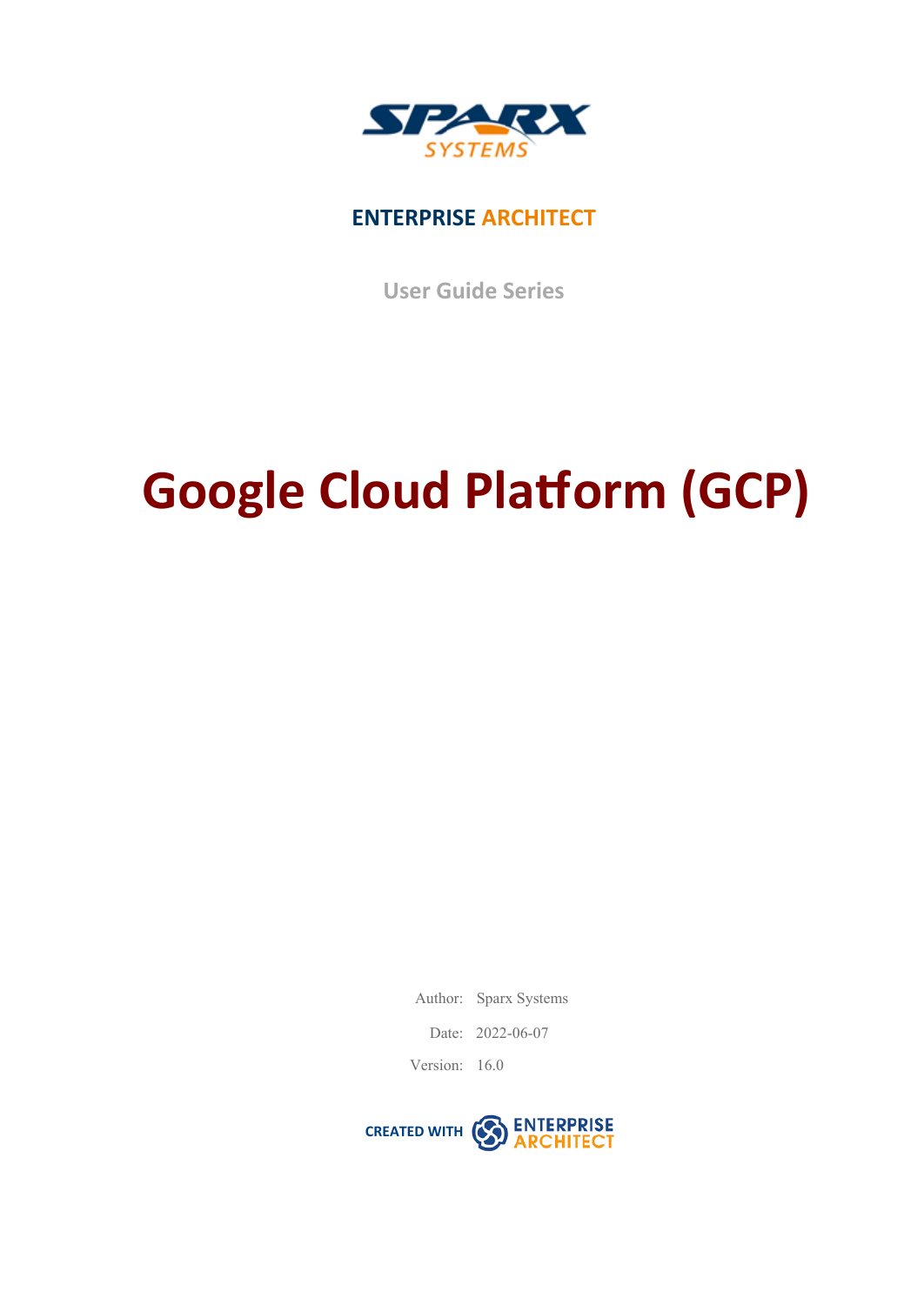## **Table of Contents**

| Google Cloud Platform (GCP) Icons     |  |
|---------------------------------------|--|
| Getting Started                       |  |
| Example Diagram                       |  |
| Import Google Cloud Platform Patterns |  |
| Create Google Cloud Platform Diagrams |  |
| Traces to Project Artifacts           |  |
| More Information                      |  |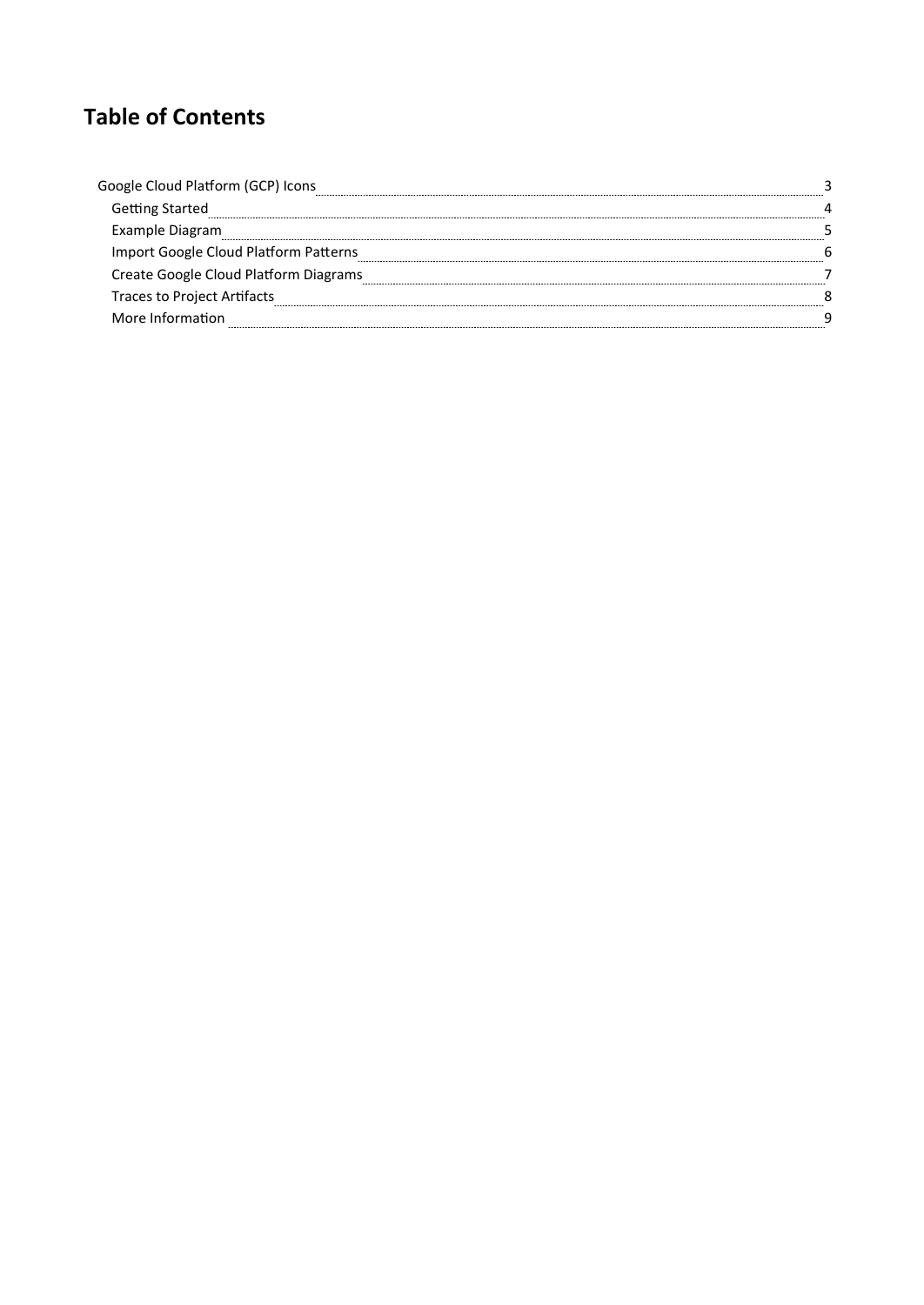## **Google Cloud Platform (GCP) Icons**



#### **Create Google Cloud Platform Diagrams that Specify and Document GCP Virtual Infrastructure**

Google Cloud Platform (GCP) provides a suite of Cloud computing services, following their initial Google App offering. Alongside a set of management tools, it provides a series of modular Cloud services including computing, data storage, data analytics and machine learning. Google Cloud Platform provides infrastructure as a service IaaS, platform as a service PaaS, and server-less computing environments. Enterprise Architect provides modeling constructs that allow you to create expressive GPC diagrams that specify new Cloud infrastructure and platforms or document existing ones. You can also model other Cloud Infrastructure and platform providers such as Amazon's AWS and Microsoft's Azure.



*GPC diagram showing an On-Premise Render Farm*

While Google offers tools for creating diagrams, the power of Enterprise Architect is that you can create visualizations that show the relationship to on-premise platforms, and the elements and services can be related to other system life-cycle artifacts such as Strategy, Business Rules, Requirements, Constraints, Applications XML and Database Schemas, just to mention a few.

The Google Cloud Platform (GCP) UML Profile provides all of the graphics (icons and images) necessary to model GCP architecture diagrams. The icons and images are provided by a Model Wizard (Start Page 'Create from Pattern' tab) framework pattern, which must be imported into your model before you can start creating GCP architecture diagrams. The Google Web Images pattern contains over 250 Image Assets that can be dragged-and-dropped onto diagrams.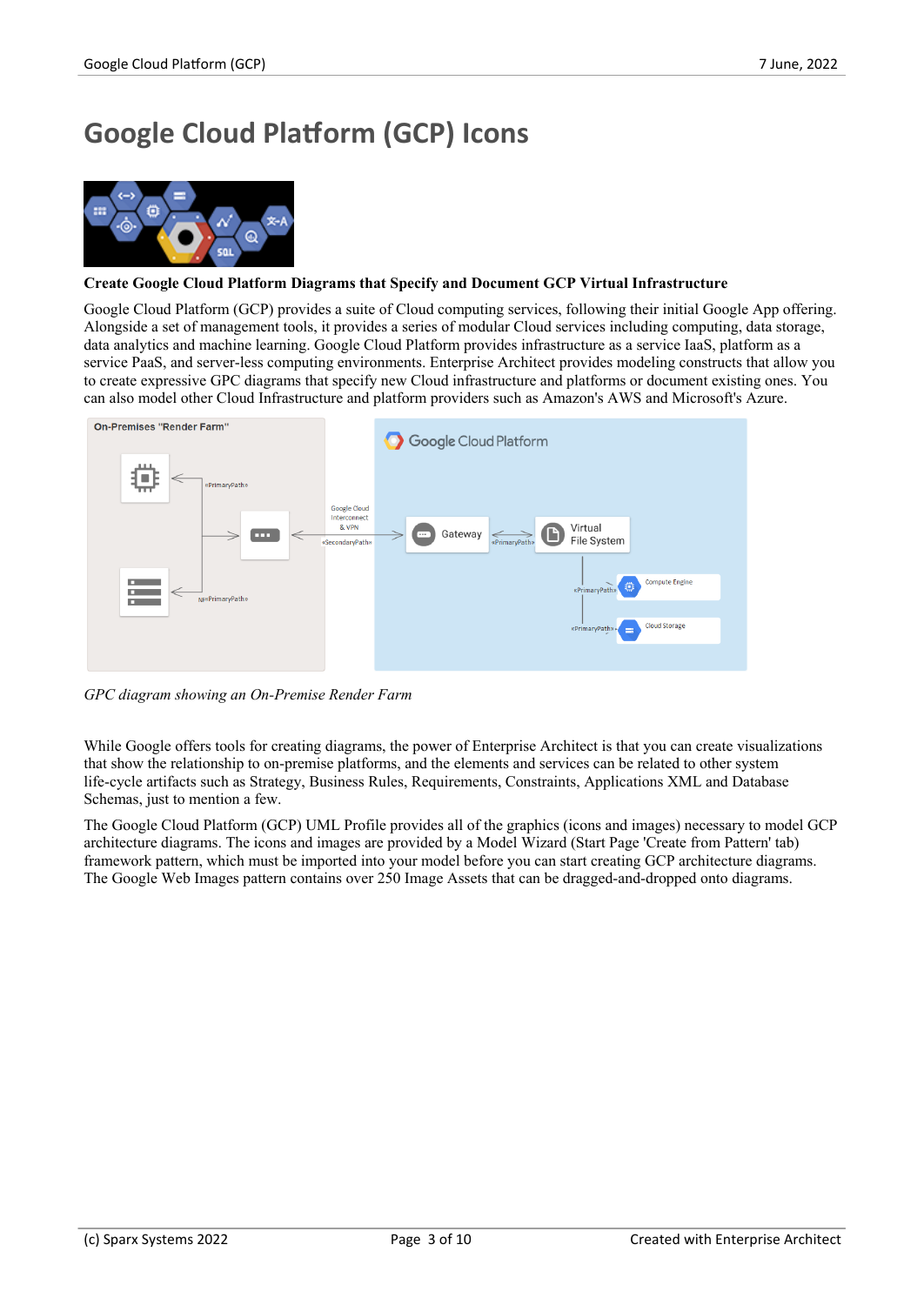## **Getting Started**

In this topic you will learn how to work with the features that support Google Cloud Platform diagramming outlined in the following sections.

#### **Selecting the Perspective**

Enterprise Architect partitions the tool's extensive features into Perspectives, which ensures that you can focus on a specific task and work with the tools you need without the distraction of other features. To work with the Google Cloud Platform features you first need to select this Perspective:

 $\bullet$  <perspective name> > Analysis > Google Cloud Platform

Setting the Perspective ensures that the Google Cloud Platform diagrams, their tool boxes and other features ofthe Perspective will be available by default.

#### **Example Diagram**

An example diagram provides a visual introduction to the topic and allows you to see some of the important elements and connectors that are created in specifying or describing the way a Cloud Architecture is defined including: Availability Zones, VPC's, Subnets, EC2, RDS and more.

#### **Import Google Cloud Platform Patterns**

Before you can start creating GCP diagrams to specify or document your cloud services you will need first to import the graphics from a pattern. This will inject all the GCP icons as components into the selected location in the Browser window.

#### **Create Google Cloud Platform Diagrams**

Once the GCP images have been imported creating GCP diagrams is straight forward as all the icons including App Engines, Compute Engine, Virtual File System and Gateways available from the Browser window and Toolbox. You will simply create a diagram and then drag-and-drop elements from the GCP Browser Packages or the Toolbox.

#### **More Information**

This section provides useful links to other topics and resources that you might find useful when working with the Google Cloud Platform tool features.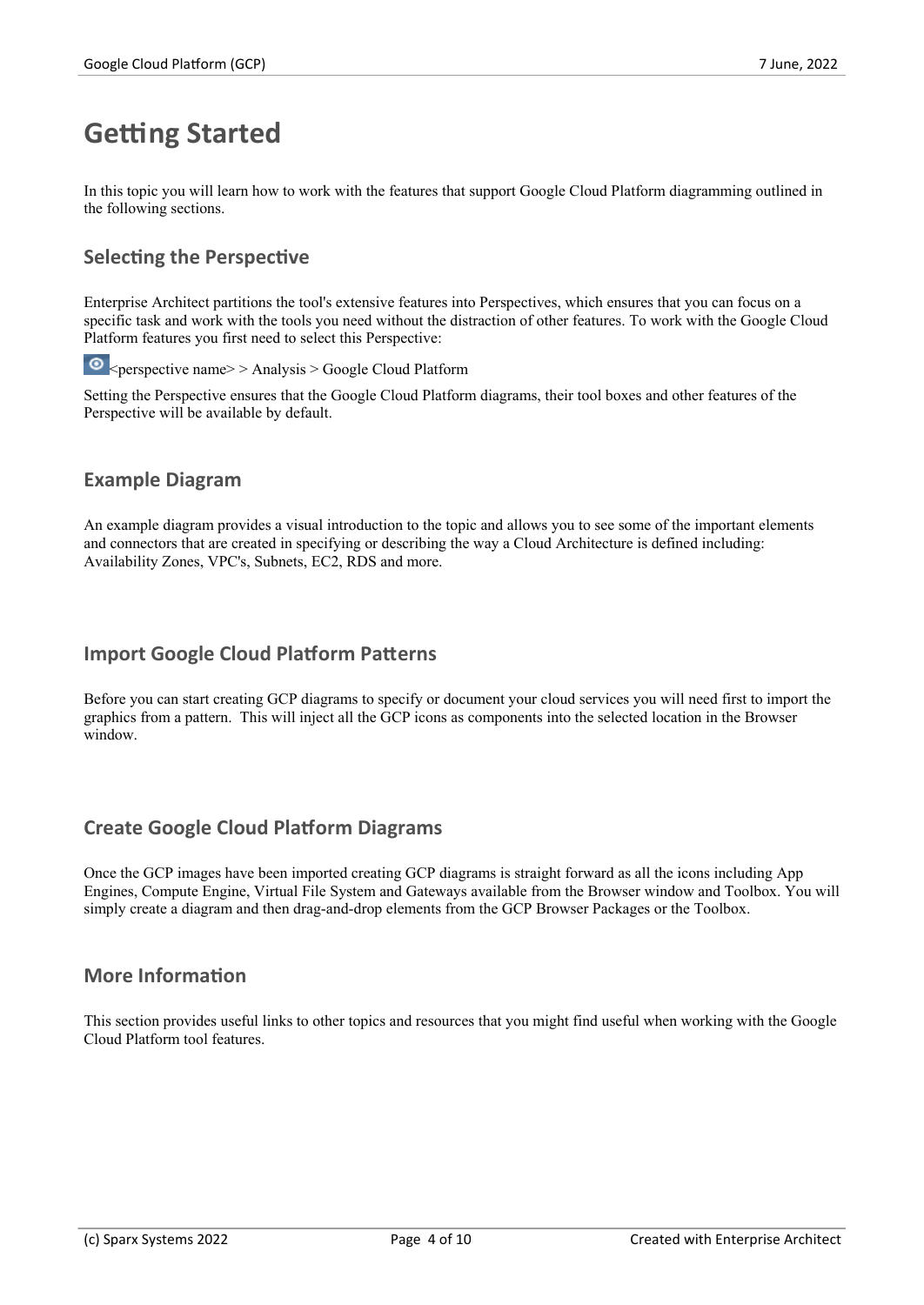## **Example Diagram**

Using GCP diagrams you can model cloud architectures. You can add new elements to the diagram from the Imported GCP Icons, the GCP toolbox or existing elements dragged from the Browser. This example is the Sensor Stream Ingest and Processing diagram.



GCP diagram showing Sensor Stream Ingest and Processing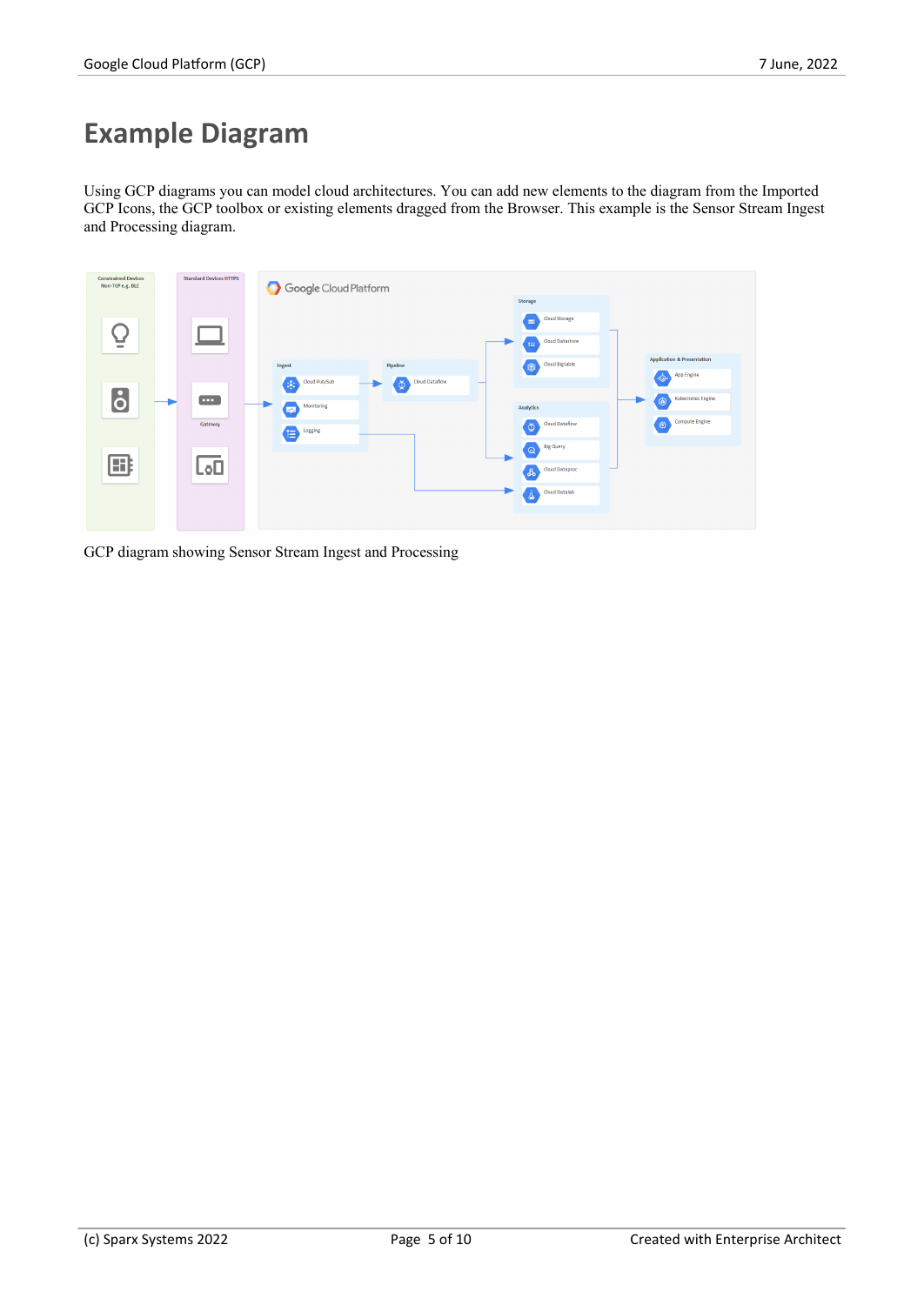## **Import Google Cloud Platform Patterns**

Before you import the 'Google Web Images' pattern into your model, click on the  $\circ$  icon and select the 'Analysis > Google Cloud Platform' Perspective.

This automatically opens the Model Wizard (Start Page 'Create from Pattern' tab) at the 'Google Cloud Platform' page.

Click on the target Package in the Browser window, then on the 'Google Web Images' pattern and click on the Create Model(s) button.

Note: When you have the Web Images packet in your model, do not copy it to another location in the model or save it as XMI; always use the Model Wizard to import the pattern into a new model. The reason for this is that the provided Diagram Toolbox patterns, described here, refer to the Image Assets by their GUIDs. Copying the Image Assets will give *them new GUIDs and the Diagram Toolbox patterns will not work.*

| $\circ$ Start Page $\times$ <b>E</b> Specification Manager <b>B</b> Find in Project                                                                                                                                                                                                                                                                                   |                                                                                                                                                      |                                                  |                               |                            |                |                    | 4 <sub>b</sub> |  |
|-----------------------------------------------------------------------------------------------------------------------------------------------------------------------------------------------------------------------------------------------------------------------------------------------------------------------------------------------------------------------|------------------------------------------------------------------------------------------------------------------------------------------------------|--------------------------------------------------|-------------------------------|----------------------------|----------------|--------------------|----------------|--|
| Open Project Create from Pattern Add Diagram Guidance                                                                                                                                                                                                                                                                                                                 |                                                                                                                                                      |                                                  |                               |                            |                |                    |                |  |
|                                                                                                                                                                                                                                                                                                                                                                       |                                                                                                                                                      |                                                  |                               |                            |                |                    |                |  |
| $\equiv$<br>Google Cloud Platform<br>م                                                                                                                                                                                                                                                                                                                                | <b>Google Cloud Platform (GCP) Images</b>                                                                                                            |                                                  |                               |                            |                |                    |                |  |
| Google Cloud Platform<br>Google Web Images v1.0<br>Google Web Images v1.5                                                                                                                                                                                                                                                                                             | This pattern has all the images required for modeling GCP diagrams in Enterprise Architect. Import<br>this pattern into your model before you start. |                                                  |                               |                            |                |                    |                |  |
| Each package in this pattern includes a diagram like the one below showing all the images available<br>Google Cloud Platform (GCP) Example - Rendering<br>in the package. Use these diagrams to help you locate an image, or search for it by name, and then<br>Google Cloud Platform (GCP) Example - Sensor Strea<br>you can drag and drop it onto your own diagram. |                                                                                                                                                      |                                                  |                               |                            |                |                    |                |  |
|                                                                                                                                                                                                                                                                                                                                                                       |                                                                                                                                                      |                                                  |                               | /≣,                        | A.             | /支                 | <b>BU</b>      |  |
|                                                                                                                                                                                                                                                                                                                                                                       | <b>Advanced Solutions</b><br>i sh                                                                                                                    | All Hulb<br>Al Platform Data<br>Labeling Service | All Platform                  | AutoML Natural<br>Language | AutoMIL Tables | AutoML Translation | Intelligence   |  |
|                                                                                                                                                                                                                                                                                                                                                                       |                                                                                                                                                      |                                                  | Θ                             | E                          | ПH             | ≘ll                |                |  |
| Add To:<br>SystemsEngineering<br>Create Model(s)                                                                                                                                                                                                                                                                                                                      |                                                                                                                                                      | Customize Pattern on import                      | Combine with selected Package |                            |                |                    |                |  |

In the Model Wizard there are example patterns that show typical use of the images in diagrams, reproduced from the 'Google Cloud Platform' Powerpoint.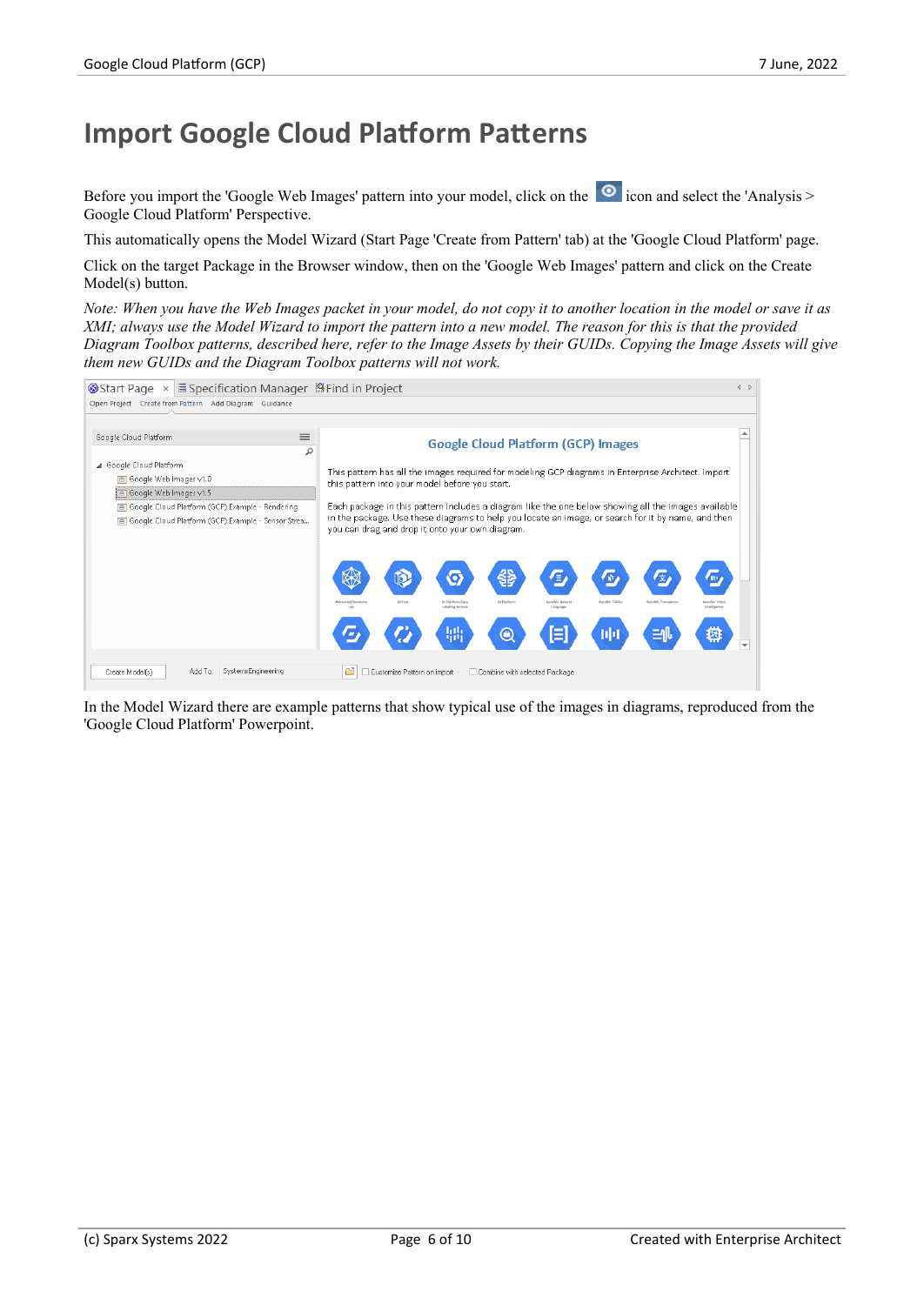## **Create Google Cloud Platform Diagrams**

You can create a diagram by right-clicking on its parent Package and selecting the 'Add Diagram' menu option to display the 'New Diagram' dialog.

If you do not have the Google Cloud Platform Perspective selected, click on the drop-down arrow in the 'Type' field and select 'Analysis > Google Cloud Platform'.

In the 'Diagram' field type an appropriate name for the diagram, in the 'Select From panel' click on 'Google Cloud Platform', and in the 'Diagram Types' panel click on 'Google', and then click on the OK button. The 'Google Cloud Platform' pages of the Diagram Toolbox open, including:

- · Zones
- Open Source
- AI & Machine Learning
- API Management
- · Compute
- Data Analytics
- **Databases**
- Developer tools
- General Cards
- Hybrid and Multi Cloud
- Internet of Things
- Management Tools
- **Migration**
- Networking
- Serverless Computing Product Cards (Expanded)
- **Security**
- Serverless Computing
- **Storage**
- · Paths

Note that the GCP diagrams are automatically set to Custom Style, and when you right-click on an element in the diagram you can make use of the Custom Style icons on the Format Toolbar.

Each Package in the Google Web Images Model Wizard pattern has a diagram that shows every image that is included in the Package.

To add one of these images to your diagram, locate it in the Browser window by either:

- Searching for it by name or
- Opening the diagram for the Package that you believe it should be in, finding it in the diagram and pressing Alt+G to highlight the Image Asset in the Browser window

Now drag-and-drop the Image Asset onto your diagram. You can choose to:

- Add it as an element with an icon
- Add it as an element with an image, or
- · (If you have made an element from the icon already) Add as link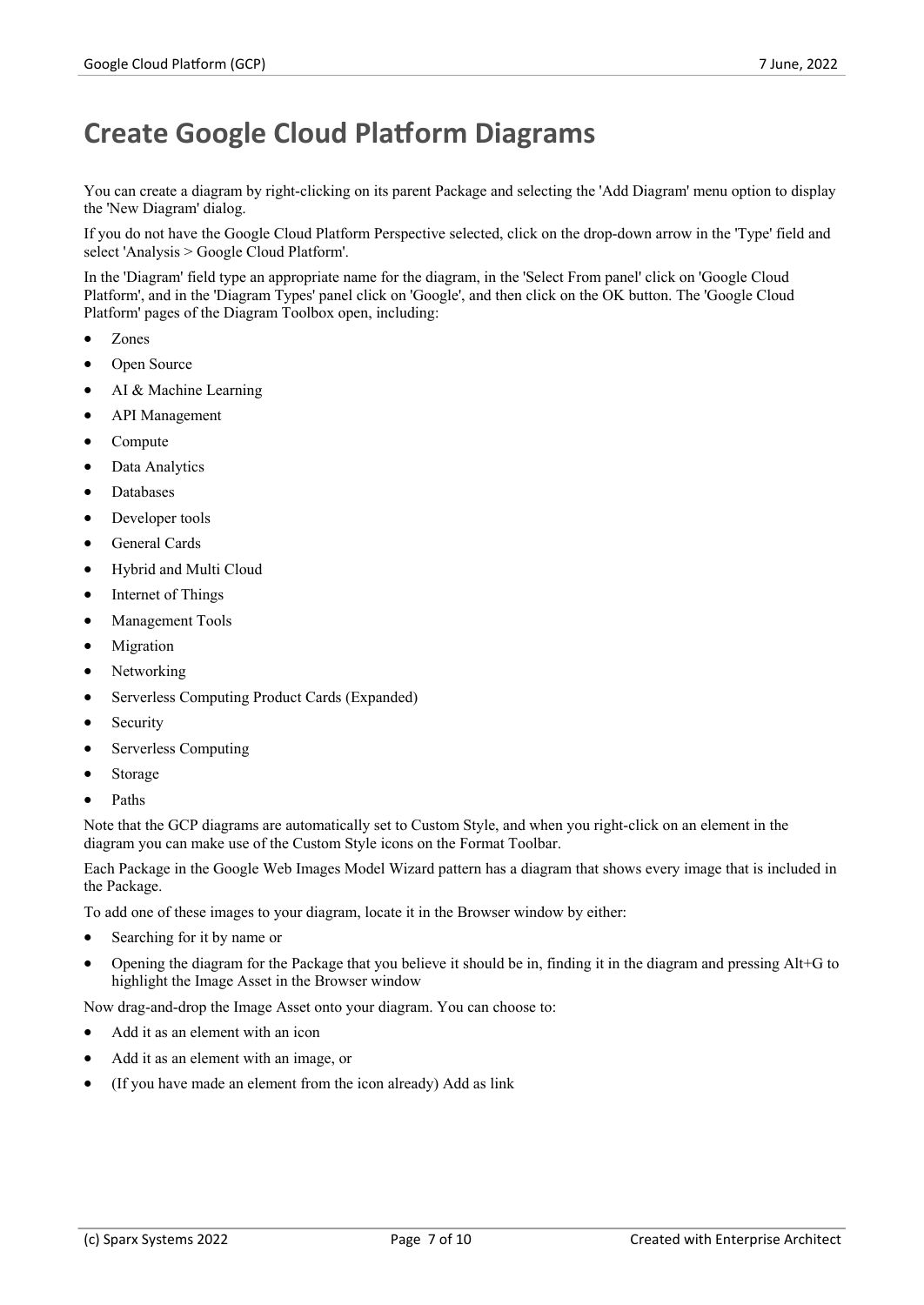## **Traces to Project Artifacts**

You can create expressive diagrams that can show how the GCP elements relate to other artifacts in your projects. This is achieved by placing any GCP element into a diagram and creating a Trace, Dependency, Association or other relationship between the AWS elements and other elements such as Requirements, User Stories, Conceptual, Logical and Physical database tables.



GCP diagram showing traces to a requirement and two database tables.